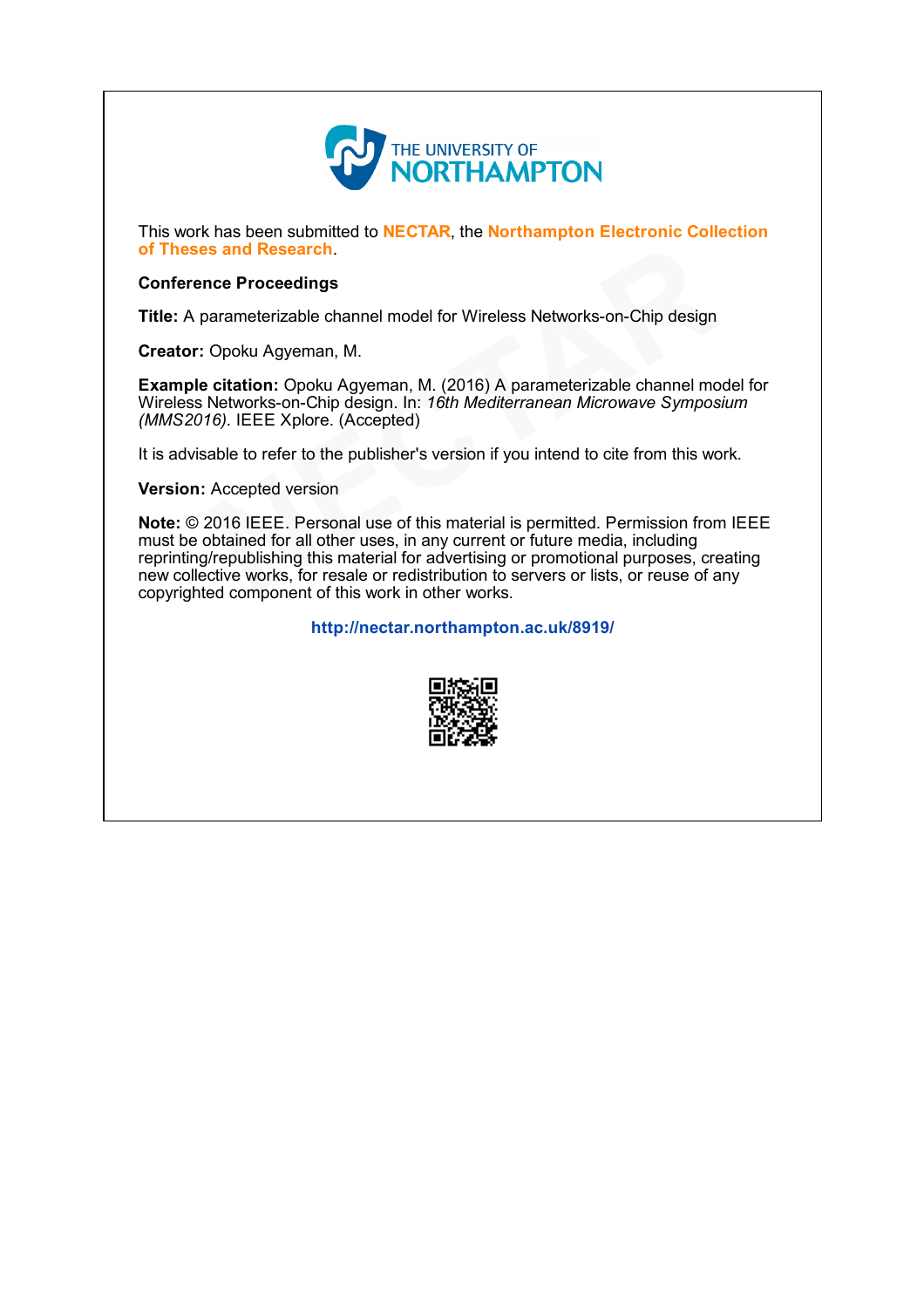# A Parameterizable Channel Model for Wireless Networks-on-Chip Design

Michael Opoku Agyeman

Department of Computer and Immersive Technologies, University of Northampton, UK. Email: Michael.OpokuAgyeman@northampton.ac.uk

*Abstract*—To alleviate the performance degradation due to the slow non-scalable wirelines in conventional Network-on-Chip Wireless Networks-on-Chip (WiNoCs) have emerged as a promising solution. However, on-chip communication poses several constraints on the wireless layer. Hence, there is the need for simulation and design tools that consider the effect of the wireless channel at the nanotechnology level. In this paper, we present a parameterizable channel model for WiNoCs which takes into account practical issues and constraints of the propagation medium. The proposed channel model demonstrates that total path loss of the wireless channel in WiNoCs suffers from not only dielectric propagation loss (DPL) but also molecular absorption attenuation (MAA) which reduces the reliability of the system.

#### I. INTRODUCTION

Wireless Network-on-Chip (NoC) has been proposed as a more promising solution to these issues and has gained the attention of many researchers in this field of study [1]. WiNoCs adopt mm-Wave enabled routers and packet or circuit switching to handle data communication in a multi-core system. Recent research shows that WiNoCs outperforms its more conventional wired counterpart [2] with low power consumption and reduced latency between remote cores. However, WiNoC is still in its infancy and several challenges are currently being addressed to facilitate its acceptance as a mainstream interconnect fabric and bridge the widening gap between computation complexity and communication efficiency for emerging SoC design [1]. Particularly, new design evaluation tools must account for the constraints imposed by the wireless interface. Compared to wireline NoCs, the critical difference is the model of wireless propagation channel in WiNoCs.

In order to more accurately simulate and evaluate the actual performance of system, a wireless propagation channel model is required. In this paper, We propose a parameterizable wireless channel model to evaluate the losses in emerging WiNoCs. Considering both line-of-sight and reflective transmission in traditional WiNoCs an on-chip reflection channel model which accounts for the transmission medium and built-in material of a practical chip is developed. Simulation results of the proposed channel model reveals that, the performance degradation due to separation distance between on-chip antennas is higher with low reliability compared to a conventional channel modeled over DPL space. We demonstrate that, the total path loss of the signal transmission consists of both dielectric propagation loss (DPL) and molecular absorption attenuation (MAA). As a second contribution of the paper, we evaluate the effects of the medium compositions within the chip package on the total noise temperature of a WiNoC. The noise temperature and path

loss model caused by the molecular absorption are shown to have a significant impact on the capacity of the WiNoC. It is also observed that transmission along the wireless channel in WiNoCs is less efficient compared to conventional wireless channel model with no MAA, even when the transmission distance between two antennas is very small.

#### II. ON-CHIP WIRELESS SIGNAL PROPAGATION

In order to understand the reduction in performance of WiNoCs due to the reliability issues of wireless channel, it is important to characterize the traditional mm-Wave transmission channel for on-chip wireless communication.

Fig. 1 illustrates a typical WiNoC architecture where two cores  $C_{\mathcal{T}}$  and  $C_{\mathcal{R}}$  the transmitter and receiver cores, respectively, communicate via mm-Wave channel. Here, we consider a metal cube enclosure as the package with a longest rectangular side of  $d_C$  and a height of  $h \ll d_C$ . Let  $h_T$ and  $h_R$  denote the height of the mm-Wave antennas (zigzag antennas) at  $C_{\mathcal{T}}$  and  $C_{\mathcal{R}}$ , respectively. The material property of the transmission medium between  $\mathcal{C}_{\mathcal{T}}$  and  $\mathcal{C}_{\mathcal{R}}$  is assumed to be time-invariant over the transmission of a data frame and changes independently from one frame to another. For simplicity, we consider quasi-static channel model in this work. Let d denote the distance of separation between  $C_{\mathcal{T}}$  and  $C_{\mathcal{R}}$ . Accounting for chip floorplanning and hence in order to avoid the placement of the cores on/near the edges of the package, d should be less than  $d_{\text{max}} = d_C \sqrt{2}$ . To accurately model the wireless channel interface of existing WiNoCs, the absorption and resonance of the medium compositions within the chip package should be taken into account, especially in the high frequency band of modern multi-core design. Specifically, various molecules and their isotopologues may cause molecular absorption attenuation (MAA) at various frequency bands [3]. Therefore, the signal transmission between  $C_{\mathcal{T}}$  and  $C_{\mathcal{R}}$  in Fig. 1 suffers from the path loss caused by not only the dielectric propagation loss (DPL) but also the MAA.

For convenience, the main notation and the well-known constants used in this paper are listed in Tables I and II, respectively.

### III. PROPOSED WIRELESS CHANNEL MODEL

We evaluate the wireless communication fabric for existing WiNoC. Unlike the conventional channel models for the macro-world, on-chip communication introduces new constraints and challenges. Hence in order to study the effect of the wireless channel on the performance of on-chip communication, we propose a channel model that considers the phys-978-1-5090-2586-2/16/\$31.00  $\odot$  2016 IEEE ical dynamics of multi-core communication. In the proposed